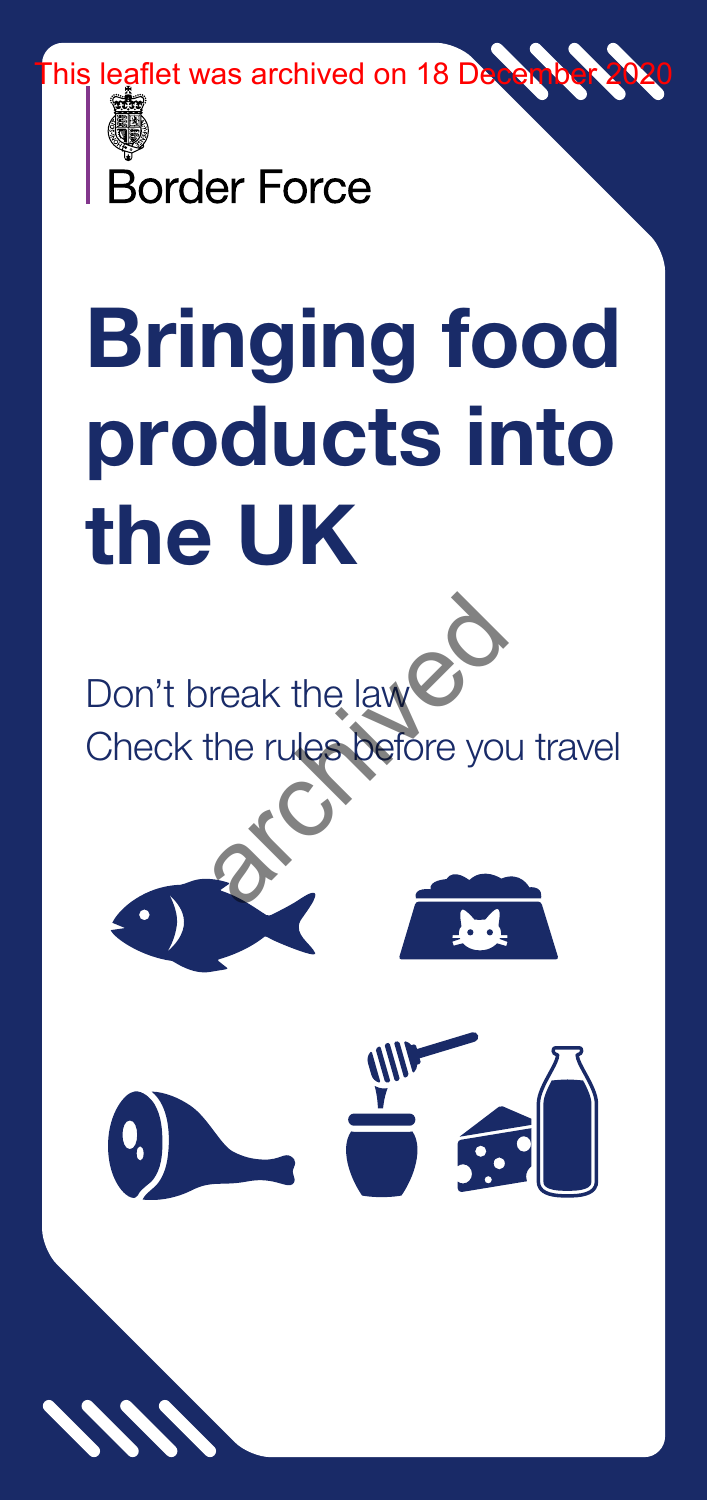# **About this leaflet** There are very strict controls on what food This leaflet was archived on 18 December 2020

products you can bring into the European Union (EU). This is because food products can carry pests and diseases, which can devastate our environment, agricultural and horticultural industries. The Foot and Mouth Disease outbreaks in 2001 and 2007 showed what damaging effects an animal disease can have on communities, business and the economy.

If you are travelling from a country within the EU (see the list on page 4), you may bring in any meat, dairy or other animal products. If you are travelling from a country outside the EU, many animal products are banned – with a few exceptions – see pages 5 to 8. country within<br>
e 4), you<br>
iry or other<br>
travelling<br>
EU, many<br>
ad – with a few<br>
to 8.<br>
may bring in<br>
travelling from<br>
there the food<br>
packaged.<br>
There the food<br>
packaged.

Please note that what you may bring in depends on where you are travelling from (i.e. from another EU country or from outside the EU), and not where the food product was produced or packaged.

This leaflet is not comprehensive and will only give you a summary of the rules. Because pests and diseases can occur very suddenly, these rules can change at any time and at short notice.

For up-to-date information, contact the Department for Environment, Food and Rural Affairs (Defra) – their contact details are on the back of this leaflet.

## **Sending or receiving your items by post**

All the rules described in this leaflet also apply to any items you send or receive by post (including those ordered online).

Working in partnership with





Department for Environment Food & Bural Affairs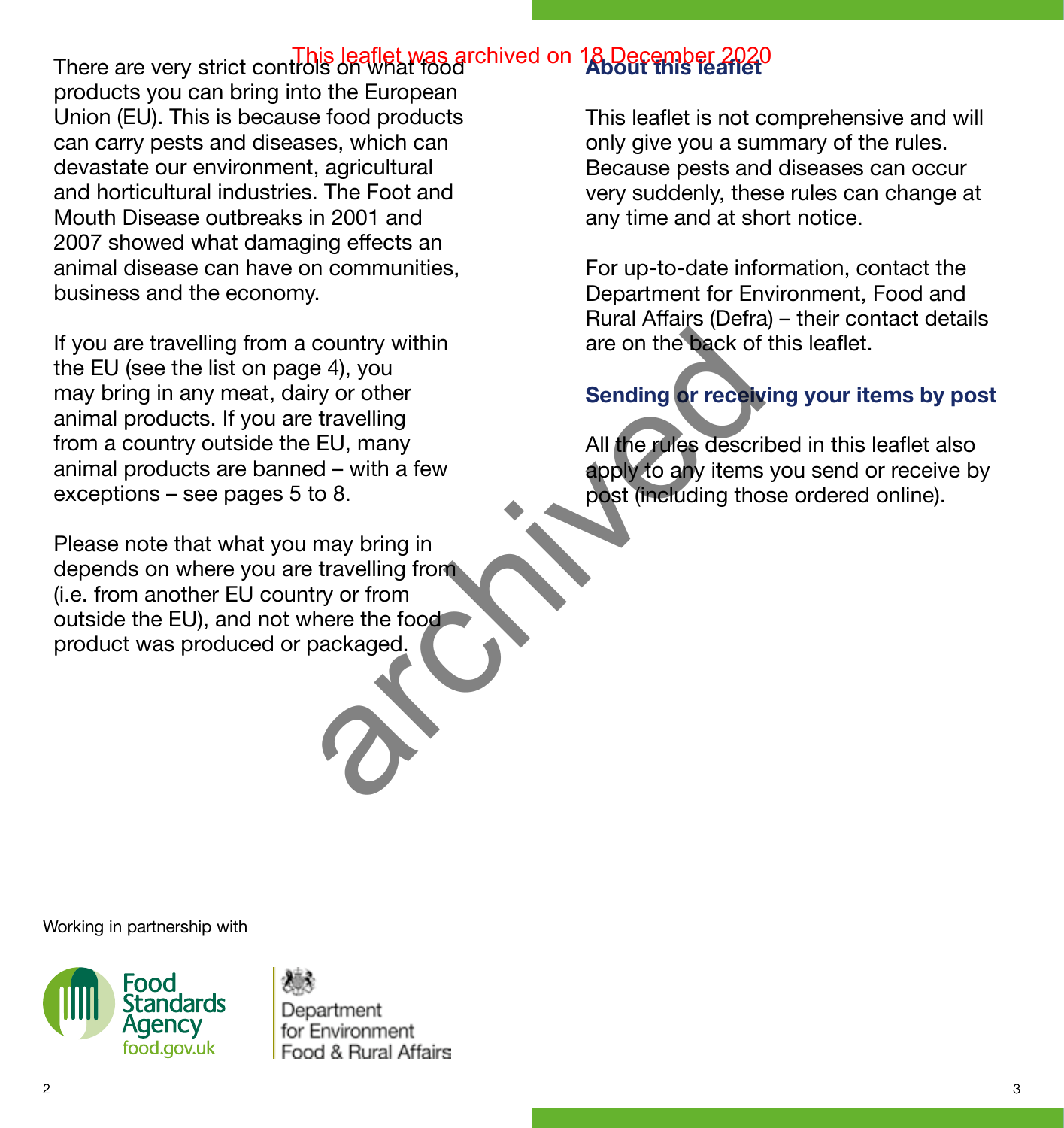#### **Travelling from a country within the Travelling from a country outside the**  This leaflet was archived on 18 December 2020 **European Union (EU) European Union (EU)**

If you are travelling from a country within the EU (see the list below), you may bring in any meat, dairy or other animal products.

#### **Meat and dairy products**



### **Any other animal product**

for example fish, bivalves (such as oysters, mussels or clams), honey and eggs.



#### **EU Countries are:**

Austria, Belgium, Bulgaria, Croatia, Cyprus\*, Czech Republic, Denmark, Estonia, Finland, France, Germany, Greece, Hungary, Ireland (Republic of), Italy, Latvia, Lithuania, Luxembourg, Malta, Netherlands, Poland, Portugal (including Madeira), Romania, Slovakia, Slovenia, Spain, Sweden and the UK

For these purposes, EU countries also include Andorra, Canary Islands, The Channel Islands, The Isle of Man, Liechtenstein, Norway, San Marino, Switzerland (except for caviar where additional restrictions may apply – see the endangered animals or plants section on page 9)

Although Gibraltar is part of the EU, it is outside the Community customs territory so is therefore treated as a non-EU country

\*Though the whole of Cyprus is part of the EU, goods from any area of Cyprus not under the effective control of the Government of the Republic of Cyprus are treated as non-EU imports

If you are travelling from a country outside the EU, you cannot bring any meat or dairy products into the UK unless you are travelling from the Faroe Islands, Greenland or Iceland, when you are allowed a combined weight of up to 10kg per person.

You may bring in a limited quantity of other animal products, such as fish, bivalves, honey and eggs. Please check pages 6 to 8. For further details about permitted products, contact Defra – their details are on the back of this leaflet.

If you have specific questions about fish, shellfish or bivalve products, contact the Food Standards Agency – their contact details are on the back of this leaflet.

**Don't break the law, check the rules before you travel.**

**Meat products** include any fresh, cooked or dried meat such as beef, lamb, pork or chicken and such products as patties, curries, ham, biltong, pot noodles which contain meat, meatballs, meat pickles, cured or cooked sausage, pate and meat paste. Live snails, dead snails still in their shells and water snails are also not permitted. Frease crient pages<br>
about permitted products<br>
and eggs.<br>
and eggs.<br>
archived back are of the back<br>
such as oysters,<br>
and eggs.<br>
<br>
archived back archived back<br>
or bivalve products, c<br>
or bivalve products, c<br>
or bivalve pro

**Dairy products** include fresh, dried or concentrated milk, cream, butter, ghee, mithai, cheese and products containing fresh cream.

**Fish Products** include fresh, dried, cooked, cured and smoked fish and fish products, such as canned tuna, fish sauces, prawns, shrimps, squid, lobster, crab and crayfish.

**Bivalve products** include oysters (including oyster sauce) mussels, clams, cockles, scallops, whelks and winkles.

**Egg products** include omelette, mayonnaise and dried eggs.

Only the most common examples in each category are listed above. More detailed information is available from Defra – see contact details on the back of this leaflet. Meat and dairy products from outside the EU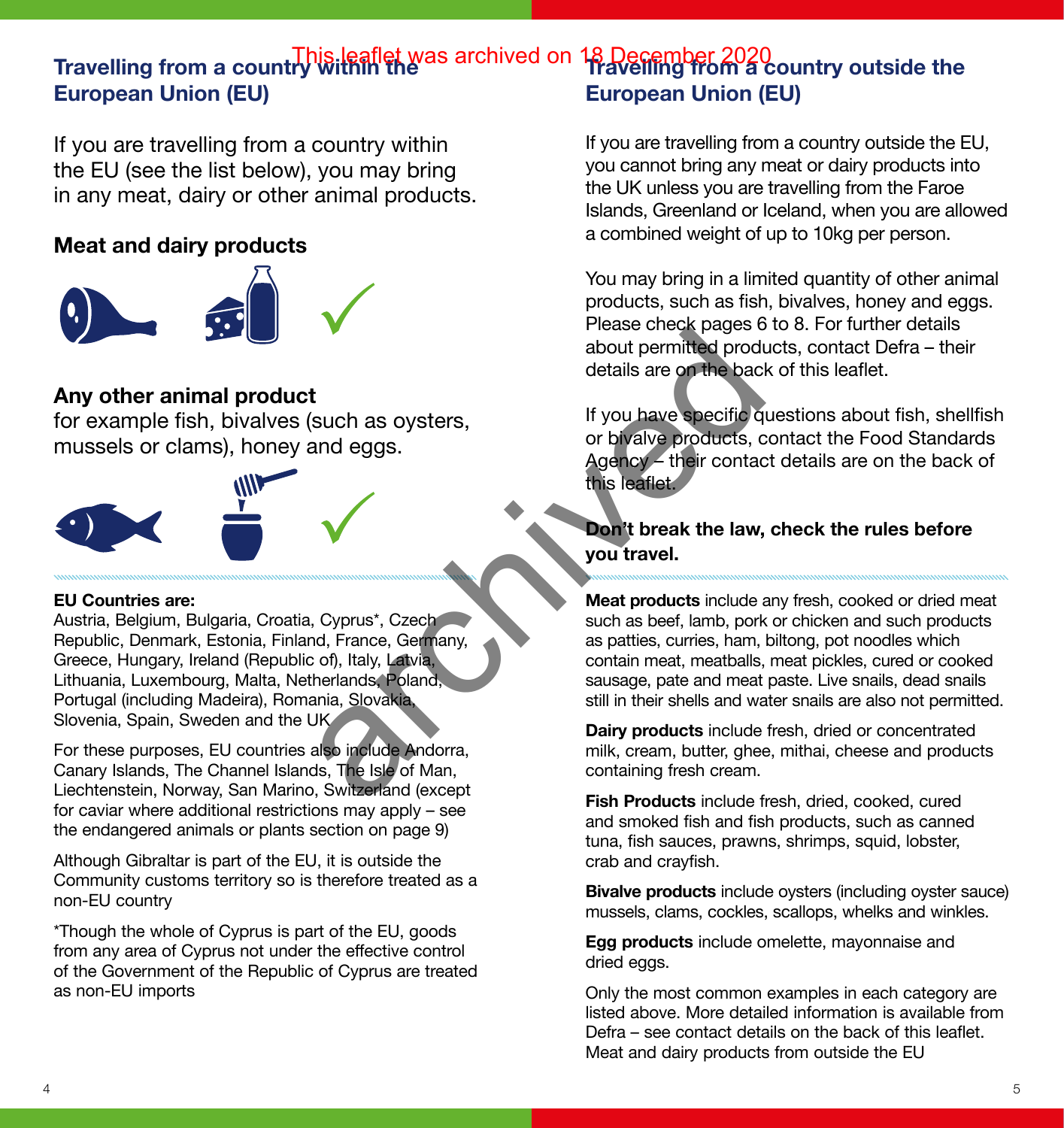## **Meat and dairy product<del>shioloallet</del>s was** archived on 18 December 2020<br>the FU **the EU**



You are not allowed to bring in any meat or dairy products to the UK.

However, if you are travelling from the Faroe Islands, Greenland and Iceland, you are allowed up to 10kg combined weight per person.

#### **Fish and fish products**



You are allowed up to 20kg combined weight per person of fish and fish products (including dead bivalves) or the weight of one fish whichever weight is highest. Fish can be dried, cooked, cured, smoked or fresh but fresh fish is only allowed if it is gutted.

If you are travelling from the Faroe Islands or Iceland, there is no weight restriction per person.

Caviar of sturgeon species is subject to additional weight restrictions and controls – see the endangered animals or plants section on page 10.



You are allowed up to 2kg combined weight per person of other animal products (i.e. other than meat, dairy and fish products) such as honey, eggs and egg products, snail meat and live bivalves. Please check the rules before travelling **[www.gov.](www.gov.uk/bringing-food-animals-plants-into-uk/food) [uk/bringing-food](www.gov.uk/bringing-food-animals-plants-into-uk/food)[animals-plants-into](www.gov.uk/bringing-food-animals-plants-into-uk/food)uk/food**

If you are travelling from the Faroe Islands, Greenland and Iceland, you are allowed up to 10kg combined weight per person of other animal products b to bivalves. P<br>
check the travelling v<br>
the check the travelling<br>
uk/bringin<br>
ding<br>
le s<br>
and lealands, Grand Iceland<br>
allow[ed](www.gov.uk/bringing-food-animals-plants-into-uk/food) up<br>
combined<br>
person of c<br>
products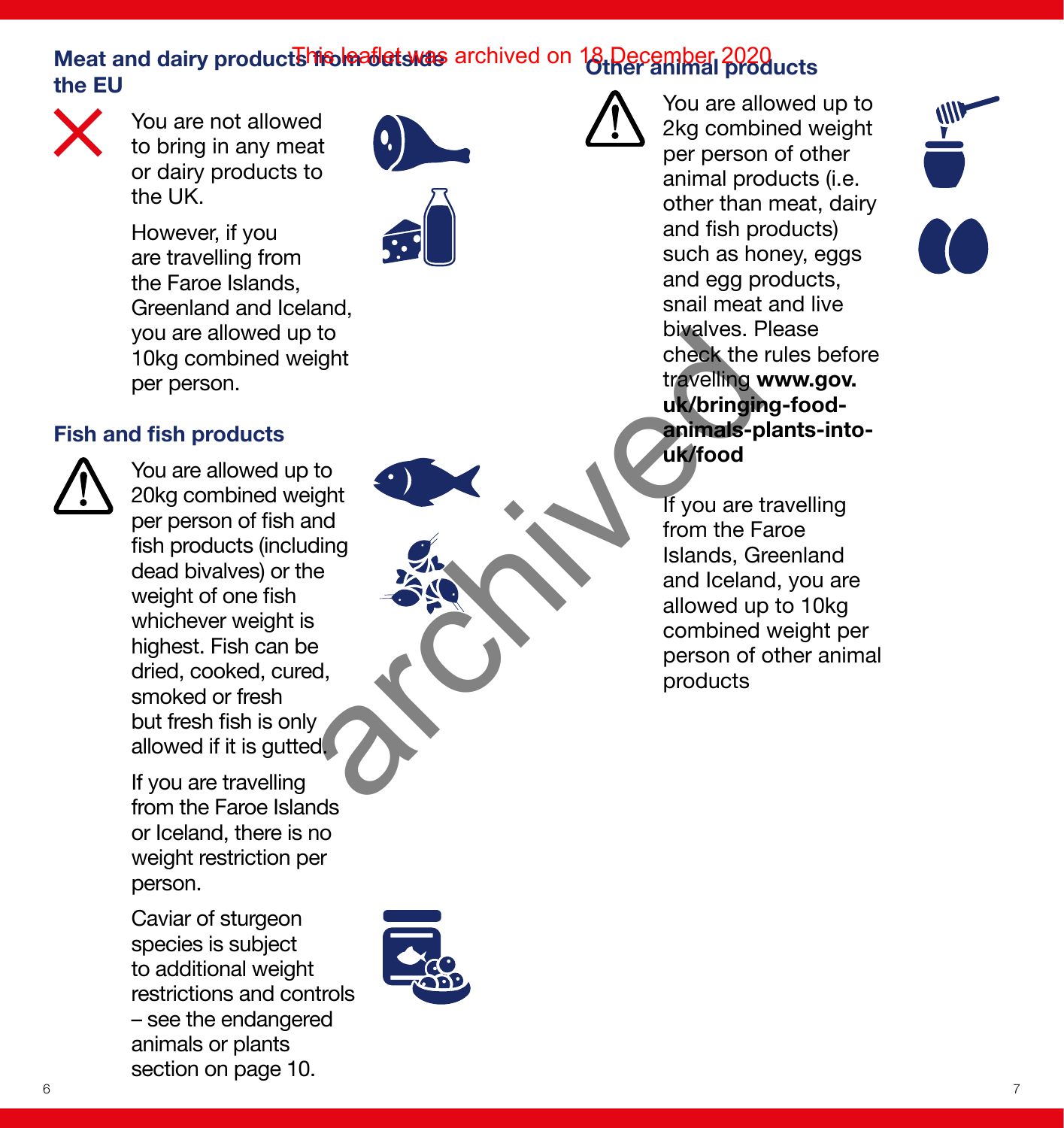## **Special foods for medical reasons Declaring your items** This leaflet was archived on 18 December 2020



You are allowed up to 2kg combined weight per person of powdered infant milk, infant food, and special foods required for medical reasons provided that:



- The product does not require refrigeration before consumption
- It is a product in commercially branded packaging
- The packaging is unbroken unless in current use

You are also allowed up to 2kg of pet food made from animal products required for medical reasons subject to the same conditions above.

If you are travelling from the Faroe Islands, Greenland and Iceland, you are allowed up to 10kg combined weight per person of special foods within this category.

It is important that you declare any banned food products that you are bringing in from outside the EU. If you are unsure about any of the food products you are bringing in, speak to a Border Force officer in the Customs Red Channel or on the Red Point telephone. If you declare any banned or restricted food items to us, we will take these away and destroy them and no further action will be taken. If you are bringing back more than you are allowed, we will seize the whole amount.

Bringing in goods that are banned is illegal, and there are heavy penalties for smuggling. If you fail to declare any items that are not permitted, you could face severe delays, and prosecution. Further action will be bringing back more<br>we will selze the w<br>we will selze the w<br>Bringing in goods the process of the state of that are not permit<br>severe delays, and<br>and there as<br>strongling. If you fixed that are not perm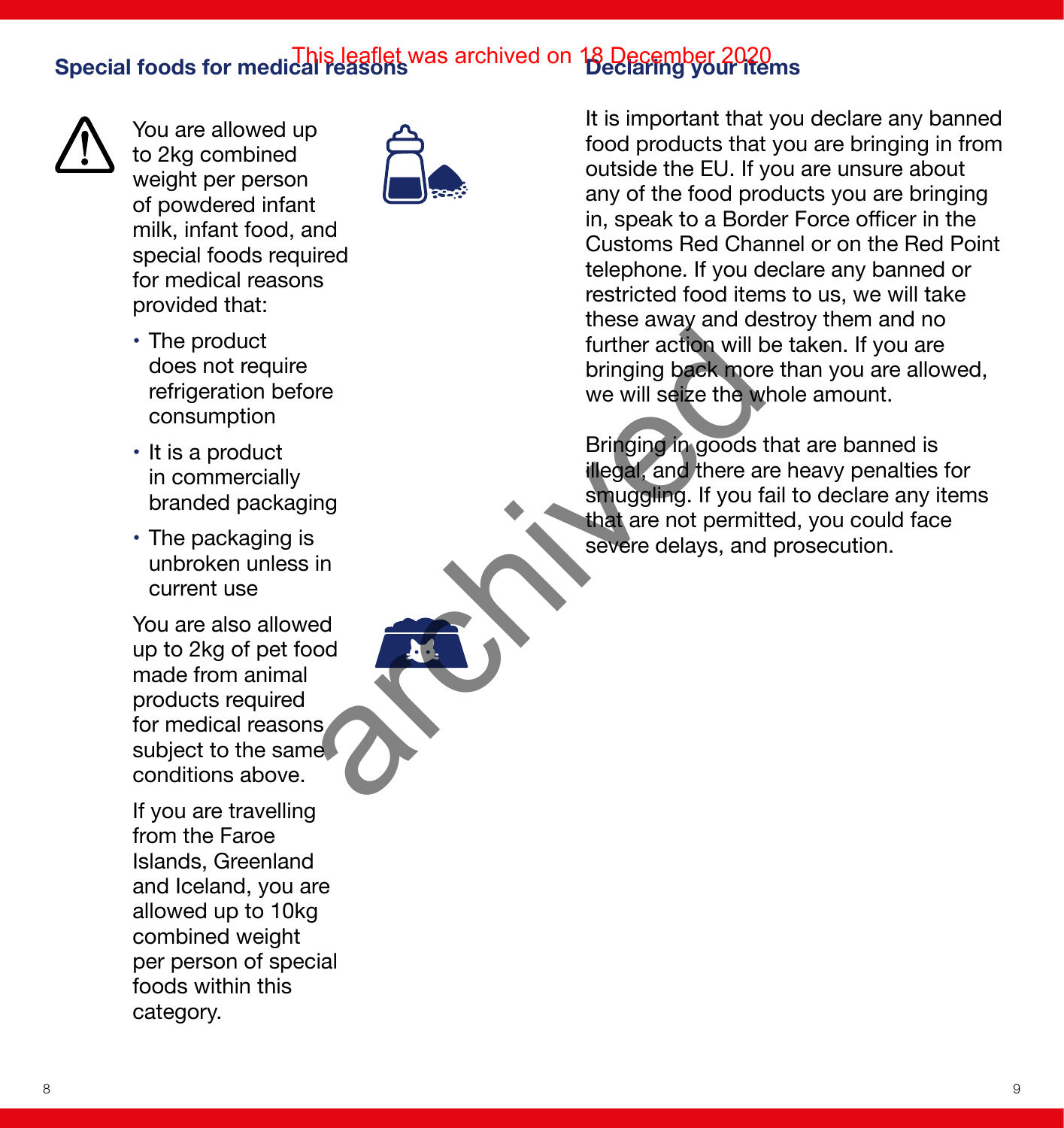# **Other banned and restricted items Other items** This leaflet was archived on 18 December 2020

#### **Plants and plant products**

If you are travelling from a country outside the EU, there are restrictions on bringing fruits, vegetables, seeds and bulbs into the UK. Some plants, soil and other plant products (including potatoes) may not be brought to the UK unless you have obtained the relevant official certificate or licence.

See the leaflet 'Bringing fruits, vegetables or plant products into the UK' for an overview of the restrictions which is available to download at: **[www.gov.uk/bringing-food-animals](www.gov.uk/bringing-food-animals-plants-into-uk/plants)[plants-into-uk/plants](www.gov.uk/bringing-food-animals-plants-into-uk/plants)**

For more information and advice, contact the Animal and Plant Health Agency on +44 (0)300 1000 313.

#### **Endangered animals or plants**

Regardless of where you are travelling from, you are not allowed to bring back parts of endangered animal or plants to the UK without the correct permits. This also includes caviar (any amount sent by post or above 125gms in your personal luggage), ivory, skins, hides and shells, and any products made from them. The Strain Separations<br>
UK' for an<br>
advice, contact<br>
advice, contact<br>
th Agency on +44<br>
alants<br>
are travelling<br>
to bring back<br>
al or plants to the<br>
mits. This also<br>
nt sent by post or<br>
sonal luggage),<br>
Ils, and any

For more information and advice, contact APHA at the Centre for International Trade – Bristol **[www.defra.gov.uk/environment/](www.defra.gov.uk/environment/natural/biodiversity/internationally/cites) [natural/biodiversity/internationally/cites](www.defra.gov.uk/environment/natural/biodiversity/internationally/cites)** or call them on  $+44$  (0)117 372 3700 – lines are open Monday to Friday, 8.30am to 5pm.

There are other items, such as alcohol and tobacco which are restricted if you are travelling from certain countries, and some items, such as unlicensed drugs and weapons, which are banned completely.

For information about other prohibited and restricted items see the Border Force leaflet 'UK customs information'. You can also visit: **<www.gov.uk/duty-free-goods>**